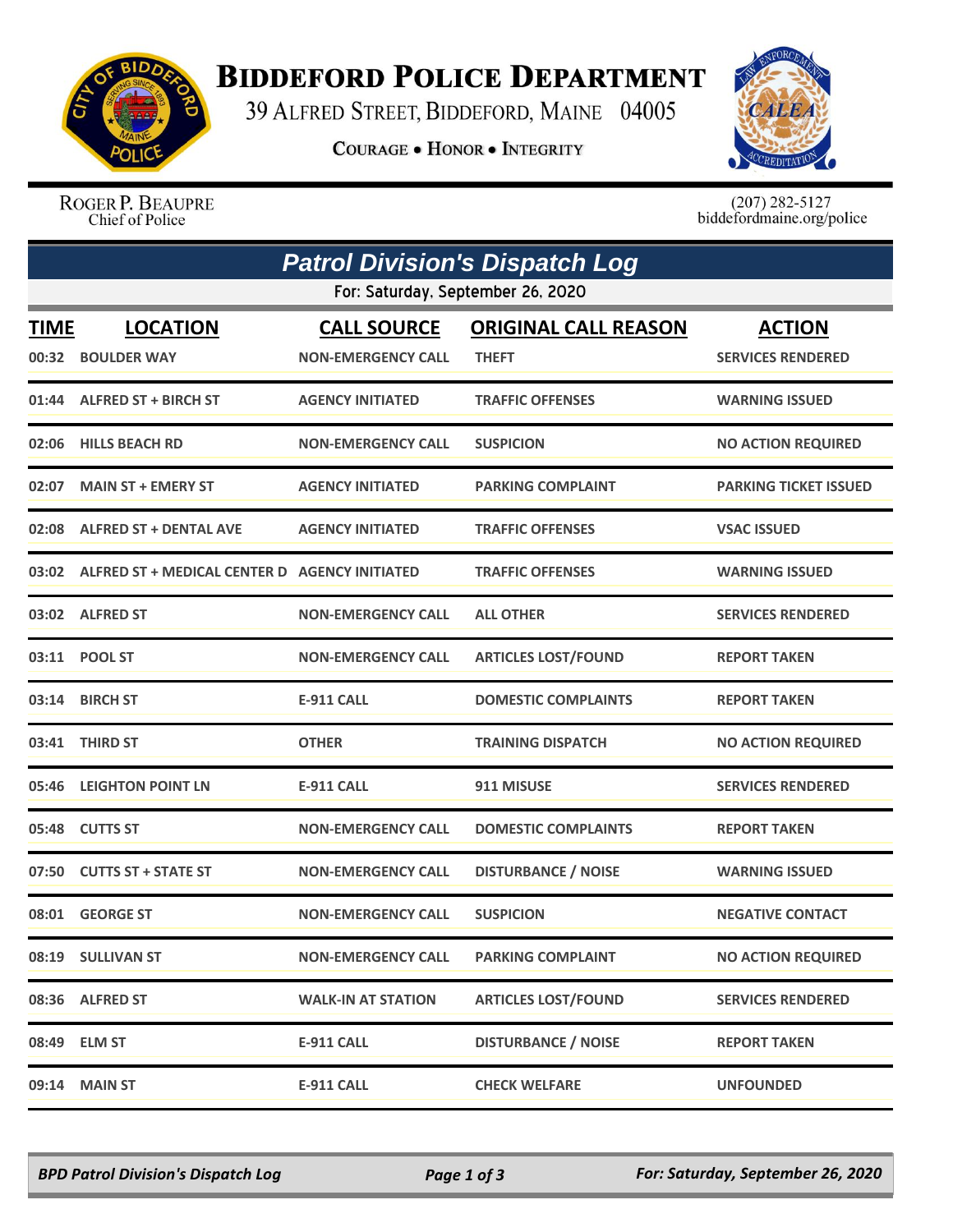| <b>TIME</b> | <b>LOCATION</b>            | <b>CALL SOURCE</b>        | <b>ORIGINAL CALL REASON</b> | <b>ACTION</b>                |
|-------------|----------------------------|---------------------------|-----------------------------|------------------------------|
|             | 09:40 DUPONT AVE           | <b>E-911 CALL</b>         | 911 MISUSE                  | <b>SERVICES RENDERED</b>     |
|             | 10:00 WILLETT ST           | <b>WALK-IN AT STATION</b> | <b>PROPERTY RETRIEVAL</b>   | <b>SERVICES RENDERED</b>     |
|             | 10:00 MEDICAL CENTER DR    | <b>E-911 CALL</b>         | 911 MISUSE                  | <b>DISPATCH HANDLED</b>      |
|             | 10:34 OCEAN VIEW DR        | <b>NON-EMERGENCY CALL</b> | <b>SUSPICION</b>            | <b>GONE ON ARRIVAL</b>       |
|             | 10:36 HAZEL ST             | <b>NON-EMERGENCY CALL</b> | <b>MENTAL ILLNESS CASES</b> | <b>REFERRED OTHER AGENCY</b> |
|             | 10:48 HARRISON AVE         | <b>NON-EMERGENCY CALL</b> | <b>MENTAL ILLNESS CASES</b> | <b>TRANSPORT TO HOSPITAL</b> |
|             | 11:53 ALFRED ST            | <b>NON-EMERGENCY CALL</b> | <b>INSPECTION PASS</b>      | <b>SERVICES RENDERED</b>     |
|             | 11:54 ELM ST + WEST ST     | <b>E-911 CALL</b>         | 911 MISUSE                  | <b>NO ACTION REQUIRED</b>    |
|             | 12:28 ELM ST               | <b>NON-EMERGENCY CALL</b> | <b>CHECK WELFARE</b>        | <b>SERVICES RENDERED</b>     |
| 13:16       | <b>BRADBURY ST</b>         | <b>NON-EMERGENCY CALL</b> | <b>DOMESTIC COMPLAINTS</b>  | <b>NO VIOLATION</b>          |
|             | 13:29 MEDICAL CENTER DR    | <b>NON-EMERGENCY CALL</b> | <b>ALL OTHER</b>            | <b>SERVICES RENDERED</b>     |
|             | 14:25 POOL ST + PARENT AVE | <b>E-911 CALL</b>         | <b>CHECK WELFARE</b>        | <b>SERVICES RENDERED</b>     |
| 14:56       |                            | <b>E-911 CALL</b>         | 911 MISUSE                  | <b>DISPATCH HANDLED</b>      |
|             | 15:04 ALFRED ST            | <b>NON-EMERGENCY CALL</b> | <b>SUSPICION</b>            | <b>SERVICES RENDERED</b>     |
|             | 15:08 ELM ST               | <b>E-911 CALL</b>         | 911 MISUSE                  | <b>DISPATCH HANDLED</b>      |
|             | 15:12 ALFRED ST + MAY ST   | <b>AGENCY INITIATED</b>   | <b>TRAFFIC OFFENSES</b>     | <b>WARNING ISSUED</b>        |
|             | 15:37 MAIN ST              | <b>AGENCY INITIATED</b>   | <b>TRAFFIC OFFENSES</b>     | <b>WARNING ISSUED</b>        |
|             | 15:40 SOUTH ST             | <b>AGENCY INITIATED</b>   | <b>TRAFFIC OFFENSES</b>     | <b>WARNING ISSUED</b>        |
|             | <b>16:21 BERNARD AVE</b>   | <b>NON-EMERGENCY CALL</b> | <b>WEAPONS</b>              | <b>SERVICES RENDERED</b>     |
|             | 16:42 SOUTH ST             | <b>NON-EMERGENCY CALL</b> | <b>ALL OTHER</b>            | <b>SERVICES RENDERED</b>     |
|             | 16:45 ELM ST               | <b>NON-EMERGENCY CALL</b> | <b>TRESPASSING</b>          | <b>FIELD INTERVIEW</b>       |
|             | 17:31 PARKER RIDGE RD      | E-911 CALL                | 911 MISUSE                  | <b>SERVICES RENDERED</b>     |
|             | 17:34 ALFRED ST            | <b>AGENCY INITIATED</b>   | <b>PAPERWORK</b>            | <b>SERVICES RENDERED</b>     |
|             | 17:59 ADAMS ST             | <b>NON-EMERGENCY CALL</b> | <b>TRESPASSING</b>          | <b>FIELD INTERVIEW</b>       |
|             | 18:47 ELM ST               | <b>NON-EMERGENCY CALL</b> | <b>DOMESTIC COMPLAINTS</b>  | <b>REPORT TAKEN</b>          |

*BPD Patrol Division's Dispatch Log Page 2 of 3 For: Saturday, September 26, 2020*